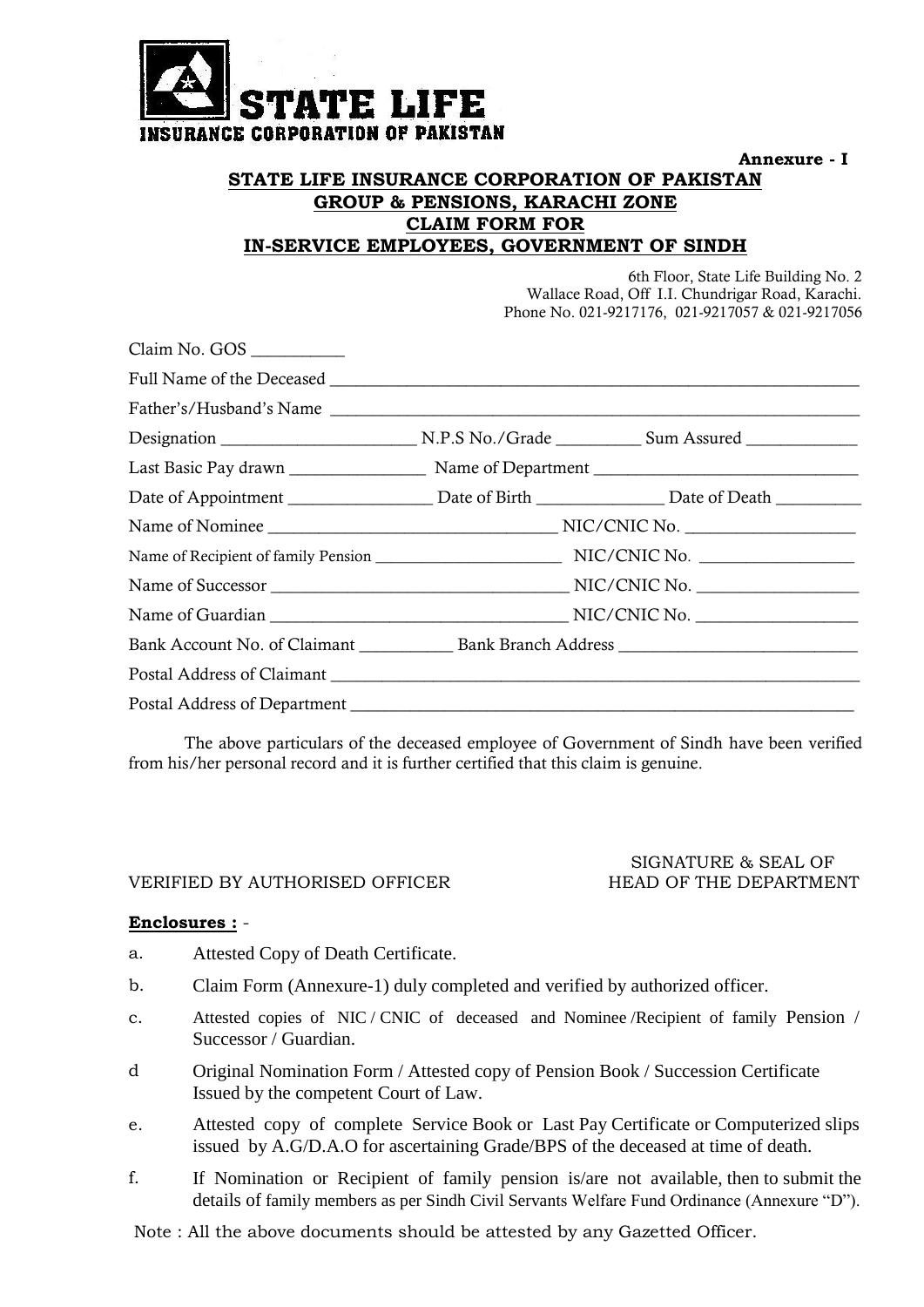## **DESCRIPTIVE ROLL**

|            | Descriptive Roll of                            |                                                                                                                                                                                                                                      |
|------------|------------------------------------------------|--------------------------------------------------------------------------------------------------------------------------------------------------------------------------------------------------------------------------------------|
|            | Husband / Wife /                               | $\overline{\hspace{1cm}}$ of $\overline{\hspace{1cm}}$                                                                                                                                                                               |
| Expired on |                                                |                                                                                                                                                                                                                                      |
| District   |                                                |                                                                                                                                                                                                                                      |
|            |                                                |                                                                                                                                                                                                                                      |
|            | 01. N A M E                                    |                                                                                                                                                                                                                                      |
|            | 02. FATHER'S NAME                              |                                                                                                                                                                                                                                      |
|            | 03. AGE / DATE OF BIRTH                        |                                                                                                                                                                                                                                      |
| 04. RACE   |                                                |                                                                                                                                                                                                                                      |
|            | 05. HEIGHT                                     |                                                                                                                                                                                                                                      |
|            | 06. COLOUR                                     |                                                                                                                                                                                                                                      |
|            |                                                |                                                                                                                                                                                                                                      |
|            | 08. RESIDENTIAL ADDRESS                        |                                                                                                                                                                                                                                      |
|            |                                                |                                                                                                                                                                                                                                      |
|            | 09. PLACE OF PAYYMENT (GOVERNMENT              |                                                                                                                                                                                                                                      |
|            | TREASURY OF SUB-TREASURY)                      | <u> 2008 - Januar John Harry Harry Harry Harry Harry Harry Harry Harry Harry Harry Harry Harry Harry Harry Harry Harry Harry Harry Harry Harry Harry Harry Harry Harry Harry Harry Harry Harry Harry Harry Harry Harry Harry Har</u> |
|            |                                                |                                                                                                                                                                                                                                      |
|            | 10. SPECIMEN SIGNATURE                         | .<br>• <u>——————————————————————————————</u>                                                                                                                                                                                         |
|            |                                                |                                                                                                                                                                                                                                      |
|            | 11. THUMB & FINGER IMPRESSIONS<br>OF LEFT HAND |                                                                                                                                                                                                                                      |
|            | SMALL FINGER                                   | <b>RING FINGER</b>                                                                                                                                                                                                                   |
|            |                                                | <u> 1990 - Johann Marie Barn, mars e</u>                                                                                                                                                                                             |
|            |                                                |                                                                                                                                                                                                                                      |
|            | MIDDLE FINGE ___________________               | <b>FORE FINGER</b>                                                                                                                                                                                                                   |
|            |                                                |                                                                                                                                                                                                                                      |
|            | <b>THUMB</b>                                   |                                                                                                                                                                                                                                      |
|            |                                                |                                                                                                                                                                                                                                      |
|            |                                                | SIGNATURE ________________________                                                                                                                                                                                                   |
|            | PHOTO-GRAPH                                    | <b>NAME</b>                                                                                                                                                                                                                          |
|            | (FRONT SIDE                                    | __________________________ of Late ___________                                                                                                                                                                                       |
|            | TO BE ATTESTED)                                |                                                                                                                                                                                                                                      |
|            |                                                |                                                                                                                                                                                                                                      |
|            |                                                |                                                                                                                                                                                                                                      |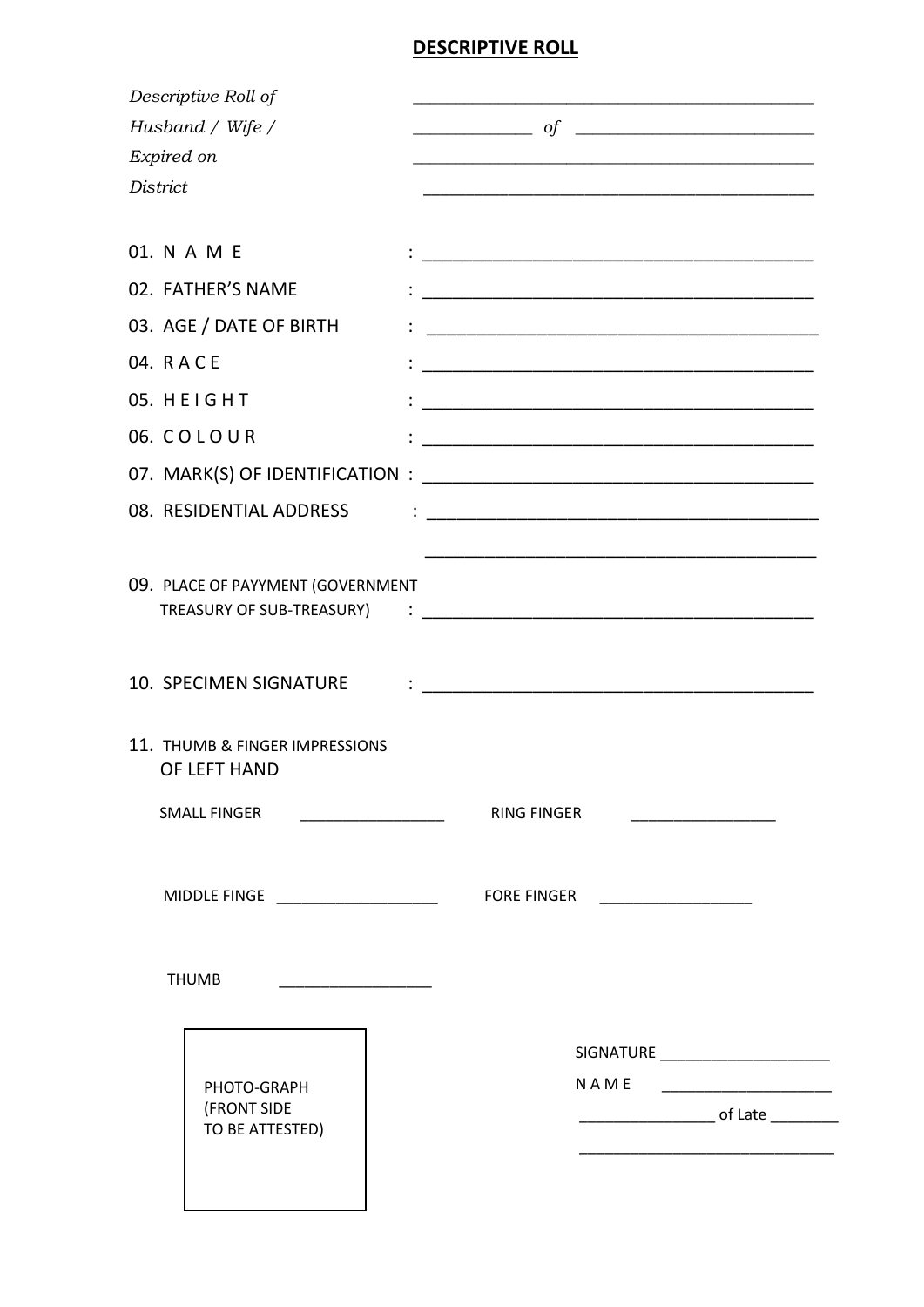## **NO DUES CERTIFICATE NO DEMAND CERTIFICATE**

This is to certify :-

(1). That NO DUES are out-standing against Mr./Mrs./Mst. \_\_\_\_\_\_\_\_\_\_\_\_\_\_\_\_\_\_\_\_\_\_\_

\_\_\_\_\_\_\_\_\_\_\_\_\_\_\_\_\_\_\_\_\_\_\_\_\_\_\_\_\_\_\_\_\_\_\_\_\_\_\_\_\_\_\_\_\_\_\_\_\_\_\_\_\_\_\_\_\_\_\_\_\_ ,

Karachi.

- (2). That NO OVER PAYMENT has been made to him / her.
- (3). That he/she has not caused any financial loss to the Government.
- (4). That he/she has not committed any financial irregularities.
- (5). That NO AUDIT OBSERVATION is out-standing/pending against him/her.

………………………… H.M./D.D.O.

## **NO ENQUIRY CERTIFICATE**

This is to certify as under :

(01). That NO DEPARTMENTAL and ANTI-CORRUPTION enquires are out-standing/pending against Mr./Mrs./Mst. \_\_\_\_\_\_\_\_\_\_\_\_\_\_\_\_\_\_\_\_\_\_\_\_

\_\_\_\_\_\_\_\_\_\_\_\_\_\_\_\_\_\_\_\_\_\_\_\_\_\_\_\_\_\_\_\_\_\_\_\_\_\_\_\_\_\_\_\_\_\_\_\_\_\_\_\_\_\_\_\_\_\_\_\_\_ ,

\_\_\_\_\_\_\_\_\_\_\_\_\_\_\_\_\_\_\_\_\_\_\_\_\_\_\_\_\_\_\_\_\_\_\_\_\_\_\_\_\_\_\_\_\_\_\_\_\_\_\_\_\_\_\_\_\_\_\_\_\_\_\_\_\_\_\_\_\_\_\_

Karachi

- (02). That NO COURT CASE is out-standing/pending against him/her.
- (03). That NO DISCIPLINARY ACTION is to be taken against him/her.

 ...……………………….. H.M./D.D.O.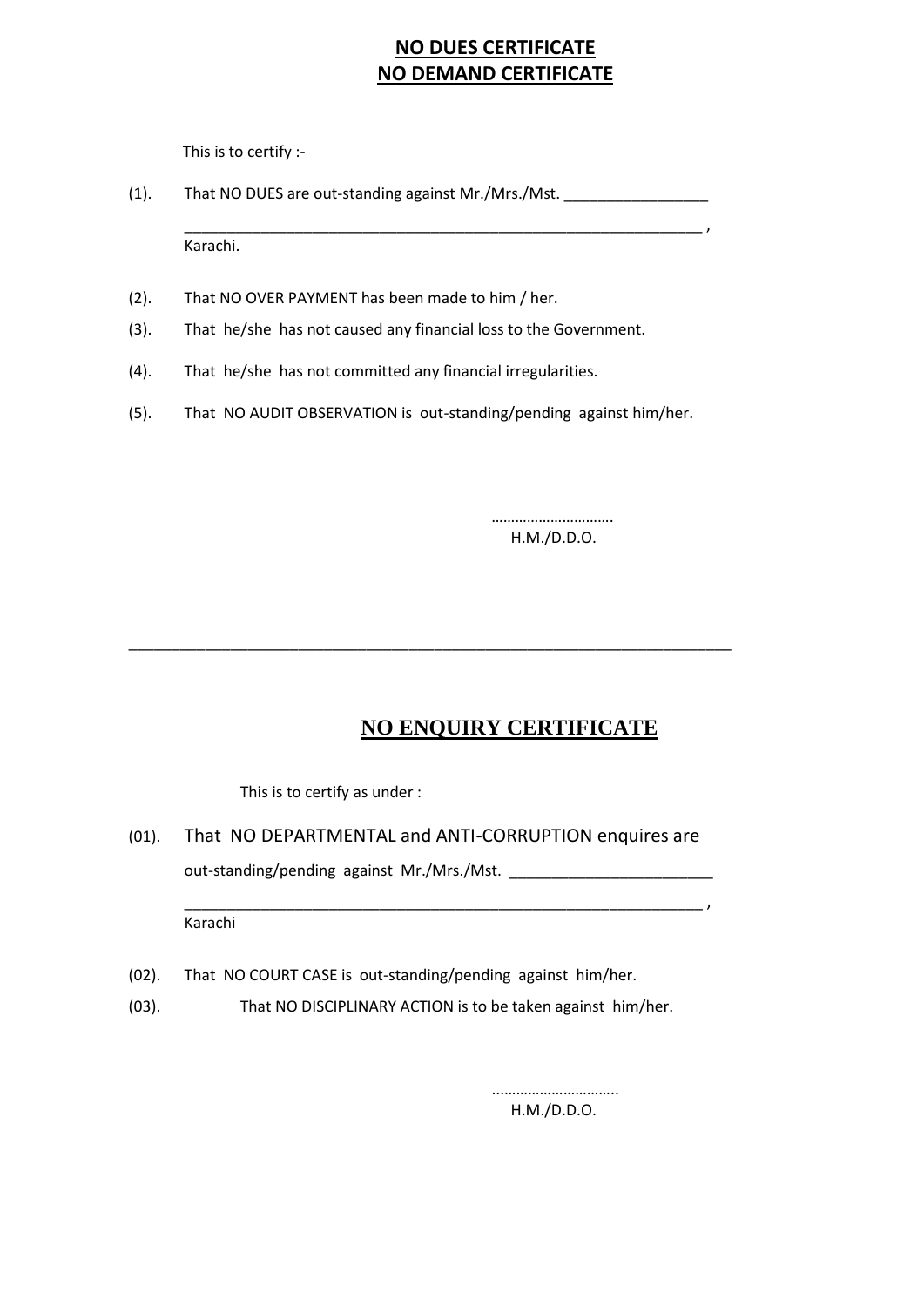## **NO RE-MARRIAGE CERTIFICATE**

|                | holding                               |
|----------------|---------------------------------------|
| C.N.I.C Number | has not yet re-married any man/woman. |

 ….…………………………… H.M./D.D.O.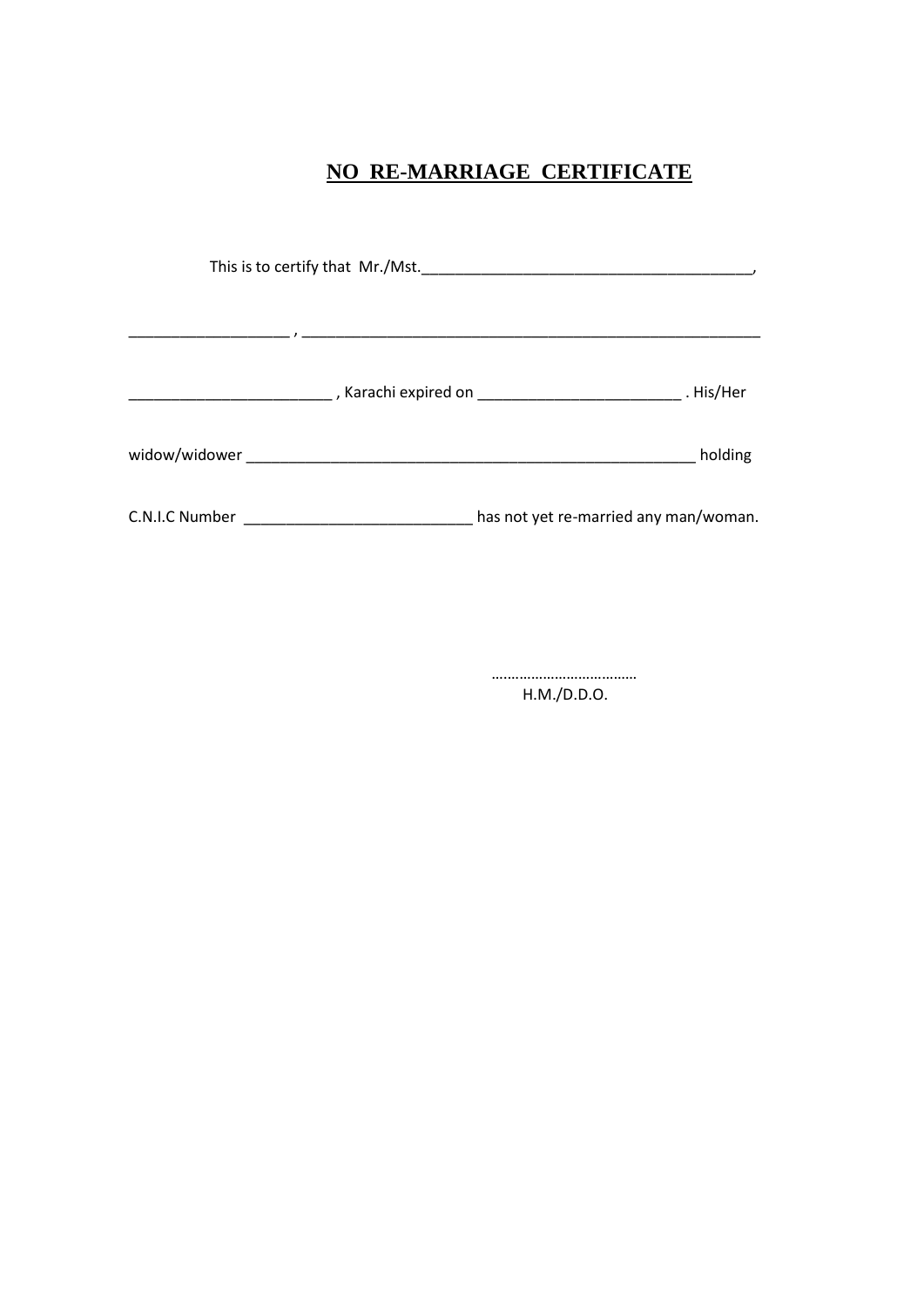Annexure "C"



GOVERNMENT OF \_\_\_\_\_\_\_\_\_\_\_\_\_\_\_\_\_\_\_\_\_\_\_\_\_

|           |                       |                                                                                                                                                        |  |                                                  | (Department/Office) |
|-----------|-----------------------|--------------------------------------------------------------------------------------------------------------------------------------------------------|--|--------------------------------------------------|---------------------|
|           |                       |                                                                                                                                                        |  |                                                  |                     |
| Dear Sir, |                       | Re: Group Insurance Policy for the Employees of the Govt. of ____________________                                                                      |  |                                                  |                     |
|           |                       |                                                                                                                                                        |  |                                                  |                     |
|           |                       |                                                                                                                                                        |  |                                                  |                     |
|           |                       |                                                                                                                                                        |  |                                                  |                     |
|           | (State Date of death) | on (State Date of death) due to (State exact cause of death)                                                                                           |  |                                                  |                     |
|           |                       |                                                                                                                                                        |  |                                                  |                     |
|           |                       | The amount for which the deceased was covered may be paid to the nominee/nominees. The original<br>nomination from his/her service record is enclosed. |  |                                                  | only)               |
|           |                       | It is hereby certified that :-                                                                                                                         |  |                                                  |                     |
|           | $(01)$ .<br>$(02)$ .  | The deceased died during service.<br>The deceased was appointed on _______________________.                                                            |  |                                                  |                     |
|           | $(03)$ .              | The deceased was appointed on _____________________.<br>At the time of the death the decased was a class ________________________________ employee.    |  |                                                  |                     |
|           | $(04)$ .              | His/Her last basic pay was Rs. ___________ in the NPS No./Grade _________________                                                                      |  |                                                  |                     |
|           | $(05)$ .<br>(06).     | He/She was not a contingent or work-charge employee.<br>The deceased did not fill in nomination form in favour of any of his/her relatives             |  |                                                  |                     |
|           |                       | during his life time.                                                                                                                                  |  |                                                  |                     |
|           | $(07)$ .              | The deceased was a subscriber to the fund.                                                                                                             |  |                                                  |                     |
|           | (08).<br>(09).        | The claim has not been lodged by us earlier.<br>The deceased was a permanent employee of Government of Sindh at the time of death.                     |  |                                                  |                     |
|           | (10).                 | In case of retiree :                                                                                                                                   |  |                                                  |                     |
|           |                       |                                                                                                                                                        |  |                                                  |                     |
|           |                       |                                                                                                                                                        |  |                                                  |                     |
|           |                       | (iv) Cause of pre-mature retirement                                                                                                                    |  |                                                  |                     |
|           |                       |                                                                                                                                                        |  | Yours faithfully,                                |                     |
|           |                       |                                                                                                                                                        |  |                                                  |                     |
|           |                       |                                                                                                                                                        |  | Head of Office/Department<br>(Signed and Sealed) |                     |
|           |                       |                                                                                                                                                        |  |                                                  |                     |
| Address   |                       |                                                                                                                                                        |  |                                                  |                     |
| Phone     |                       |                                                                                                                                                        |  |                                                  |                     |
| Fax       |                       |                                                                                                                                                        |  |                                                  |                     |
| E-mail    |                       |                                                                                                                                                        |  |                                                  |                     |
|           |                       |                                                                                                                                                        |  |                                                  |                     |
|           |                       |                                                                                                                                                        |  |                                                  |                     |
|           |                       |                                                                                                                                                        |  |                                                  |                     |
|           |                       |                                                                                                                                                        |  |                                                  |                     |